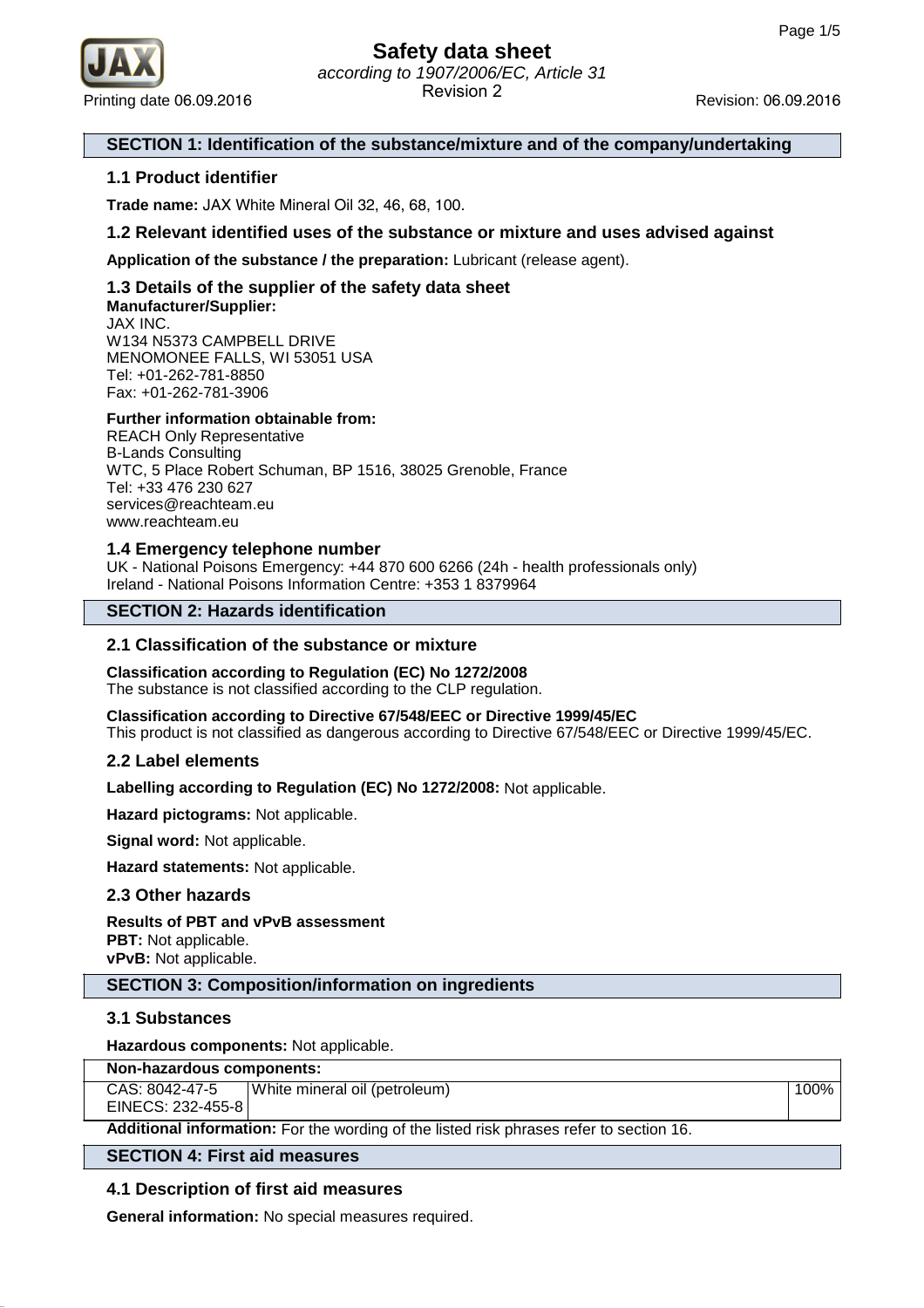# **Safety data sheet**

according to 1907/2006/EC, Article 31 Revision 2 Printing date 06.09.2016 Revision: 06.09.2016

### **Trade name:** JAX White Mineral Oil 32, 46, 68, 100.

**After inhalation:** Supply fresh air. Consult doctor if symptoms persist.

**After skin contact:** Immediately wash with water and soap and rinse thoroughly.

### **After eye contact:**

Remove contact lenses, if worn.

Rinse opened eye for several minutes under running water. If symptoms persist, consult a doctor.

**After swallowing:** Do not induce vomiting; call for medical help immediately.

#### **4.2 Most important symptoms and effects, both acute and delayed** No further relevant information available.

**4.3 Indication of any immediate medical attention and special treatment needed** No further relevant information available.

### **SECTION 5: Firefighting measures**

### **5.1 Extinguishing media**

### **Suitable extinguishing agents:**

CO2, powder or water spray. Fight larger fires with water spray or alcohol resistant foam.

**For safety reasons unsuitable extinguishing agents:** Water with full jet

### **5.2 Special hazards arising from the substance or mixture**

No further relevant information available.

### **5.3 Advice for firefighters**

**Protective equipment:** No special measures required.

### **SECTION 6: Accidental release measures**

### **6.1 Personal precautions, protective equipment and emergency procedures**

Keep away from ignition sources. Wear protective equipment. Keep unprotected persons away.

**6.2 Environmental precautions** Do not allow product to reach sewage system or any water course.

### **6.3 Methods and material for containment and cleaning up**

Absorb with liquid-binding material (sand, diatomite, acid binders, universal binders, sawdust).

### **6.4 Reference to other sections**

See Section 7 for information on safe handling. See Section 8 for information on personal protection equipment. See Section 13 for disposal information.

### **SECTION 7: Handling and storage**

### **7.1 Precautions for safe handling**

Keep away from heat and direct sunlight.

Ensure good ventilation/exhaustion at the workplace.

**Information about fire - and explosion protection:** No special measures required.

### **7.2 Conditions for safe storage, including any incompatibilities**

**Requirements to be met by storerooms and receptacles:**

Store in a cool, dry place in tightly closed receptacles.

**Information about storage in one common storage facility:** Store away from oxidizing agents.

**Further information about storage conditions:** None.

**7.3 Specific end use(s):** No further relevant information available.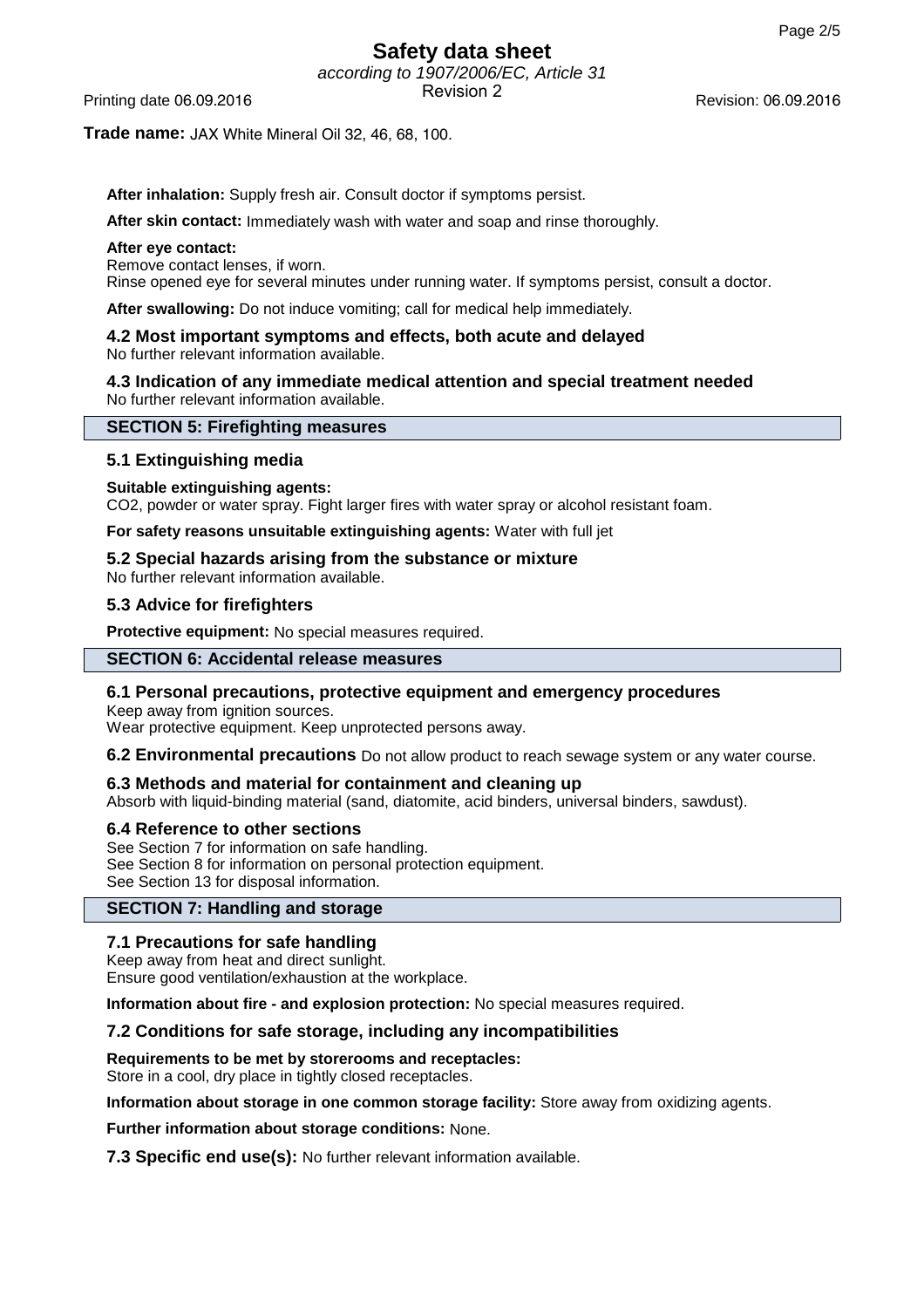## **Safety data sheet** according to 1907/2006/EC, Article 31 Printing date 06.09.2016 **Revision 2** Revision 2 Revision: 06.09.2016

**Trade name:** JAX White Mineral Oil 32, 46, 68, 100.

### **SECTION 8: Exposure controls/personal protection**

### **8.1 Control parameters**

#### **Ingredients with limit values that require monitoring at the workplace:**

The product does not contain any relevant quantities of materials with critical values that have to be monitored at the workplace.

**Additional information:** The lists valid during the making were used as basis.

### **8.2 Exposure controls**

#### **Personal protective equipment**

### **General protective and hygienic measures:**

The usual precautionary measures are to be adhered to when handling chemicals.

**Respiratory protection:** Not required.

### **Protection of hands:**



Protective gloves

The selected protective gloves have to satisfy the specifications of EU Directive 89/686/EEC and the standard EN 374 derived from it.

### **Eye protection:**



Safety glasses with side-shields (EN 166).

**Body protection:** Protective work clothing

### **SECTION 9: Physical and chemical properties**

### **9.1 Information on basic physical and chemical properties**

### **General Information**

| Appearance:<br>Form:<br>Colour:              | Liquid.<br>Water white.                       |
|----------------------------------------------|-----------------------------------------------|
| Odour:<br><b>Odour threshold:</b>            | Nearly odourless.<br>Not determined.          |
| pH-value:                                    | Not determined.                               |
| <b>Melting point/Melting range:</b>          | Not determined.                               |
| <b>Boiling point/Boiling range:</b>          | Not determined.                               |
| <b>Flash point:</b>                          | 208°C (ASTM D 92)                             |
| Flammability (solid, gaseous):               | Not applicable.                               |
| Ignition temperature:                        | Not determined.                               |
| Decomposition temperature:                   | Not determined.                               |
| Danger of explosion:                         | Product does not present an explosion hazard. |
| <b>Explosion limits:</b><br>Lower:<br>Upper: | Not determined.<br>Not determined.            |
| <b>Oxidizing properties</b>                  | Not determined.                               |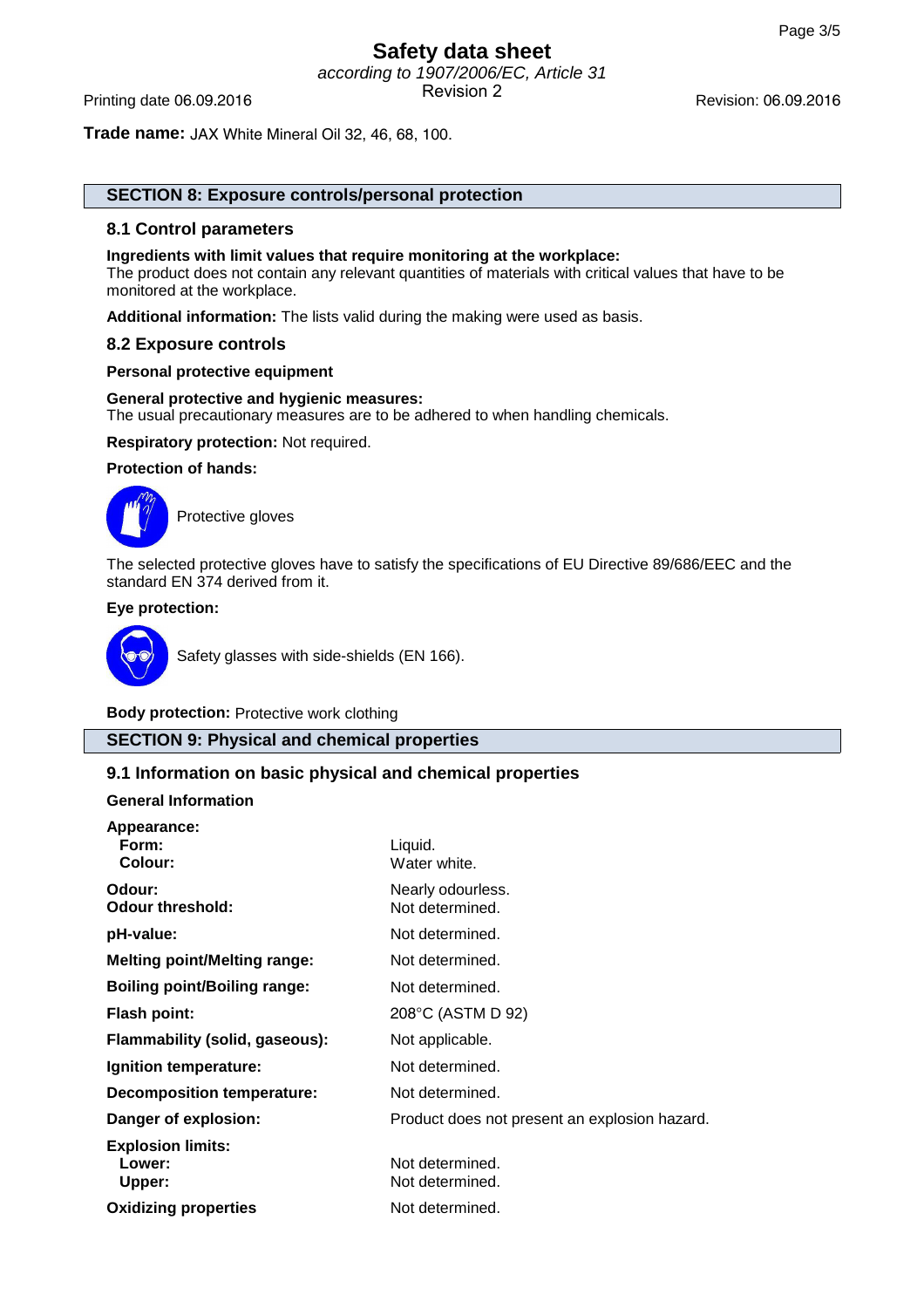### **Safety data sheet** according to 1907/2006/EC, Article 31 Revision 2 Printing date 06.09.2016 Revision: 06.09.2016

**Trade name:** JAX White Mineral Oil 32, 46, 68, 100.

| Vapour pressure:                                         | Not determined.                            |
|----------------------------------------------------------|--------------------------------------------|
| Density at 20°C:                                         | Not determined.                            |
| <b>Relative density</b>                                  | 0.86-0.87                                  |
| Vapour density                                           | Not determined.                            |
| <b>Evaporation rate</b>                                  | Not determined.                            |
| <b>Solubility in / Miscibility with</b>                  | Not determined.                            |
| water:                                                   | Not determined.                            |
| Partition coefficient (n-octanol/water): Not determined. |                                            |
| Viscosity:<br>Dynamic:<br>Kinematic:                     | Not determined.<br>Not determined.         |
| 9.2 Other information                                    | No further relevant information available. |

### **SECTION 10: Stability and reactivity**

**10.1 Reactivity** No data available.

### **10.2 Chemical stability**

**Thermal decomposition / conditions to be avoided:**

No decomposition if used and stored according to specifications.

**10.3 Possibility of hazardous reactions** No dangerous reactions known.

**10.4 Conditions to avoid** Keep away from heat and direct sunlight.

**10.5 Incompatible materials** Avoid strong oxidants, strong alkalis and strong acids.

**10.6 Hazardous decomposition products** Carbon monoxide and carbon dioxide.

### **SECTION 11: Toxicological information**

### **11.1 Information on toxicological effects**

**Acute toxicity**

#### **Primary irritant effect:**

**on the skin:** No irritant effect. **on the eye:** No irritating effect.

**Sensitization:** No sensitizing effects known.

### **Additional toxicological information:**

The product is not subject to classification according to the calculation method of the General EU Classification Guidelines for Preparations as issued in the latest version. When used and handled according to specifications, the product does not have any harmful effects to our experience and the information provided to us.

### **SECTION 12: Ecological information**

### **12.1 Toxicity**

**Aquatic toxicity:** No further relevant information available.

**12.2 Persistence and degradability** No further relevant information available.

**12.3 Bioaccumulative potential** No further relevant information available.

**12.4 Mobility in soil** No further relevant information available.

### **12.5 Results of PBT and vPvB assessment**

**PBT:** Not applicable. **vPvB:** Not applicable.